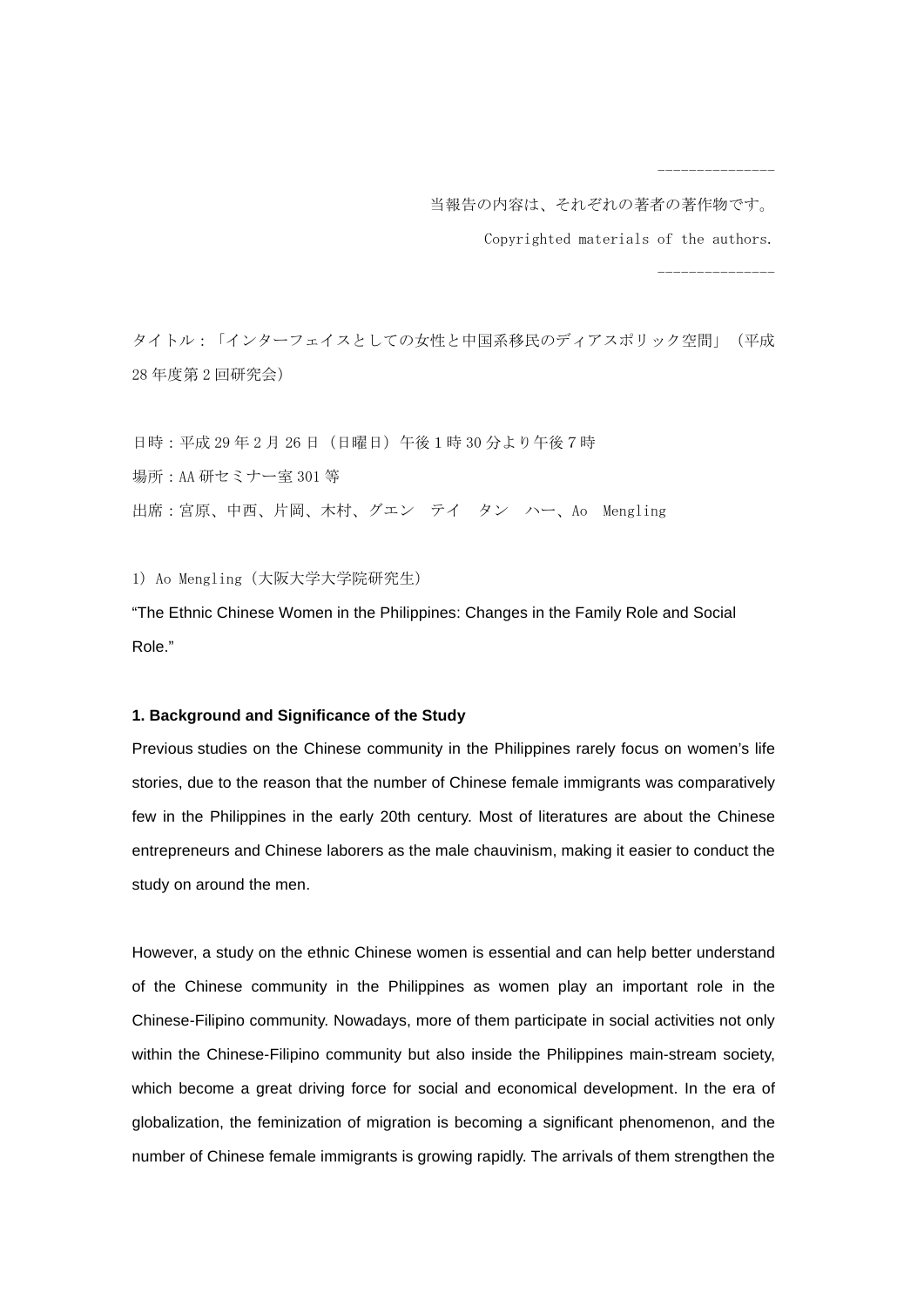group of Chinese-Filipina and bring new challenges to the Chinese-Filipino community.

This presentation will clarify how these traditional Chinese female immigrants adjust themselves to the Philippines society and became who they are now——more specifically, women's responding to change and challenge, and the changing roles in family and society.

## **2. Methodology & Research Materials**

This study is based on literature analysis and fieldworks in Manila during July, 2013 and July, 2014, when the research materials were collected. These materials are as the following:

- A. Interview data
- B. Memoirs and biography of the ethnic Chinese women in the Philippines
- C. Chinese newspaper and magazine in the Philippines
- D. Newspaper clipping, collecting by the Filipino-Chinese Women's Association
- E. Publications of the Chinese association in the Philippines
- F. Chinese-Filipino literature

## **3. Main Contents of the Study**

Based on the literature analysis and the development of the Chinese community in the Philippines in  $20<sup>th</sup>$  century, women's changing roles in the family and society can be demonstrated as the following three periods:

1. From early 20th century to the mid-1940s: The number of Chinese women immigrants was comparative few in the Philippines. As soon as America took over the Philippines from Spain in 1898, "the Chinese Exclusion Act (America)" was applied to the Philippines and thus limited the number of Chinese immigrants. Only a few women were allowed to migrate to the Philippines as family members in this period, while almost all of them could just stay at their hometown as housewives owing to the overwhelming influence of Chinese traditional culture.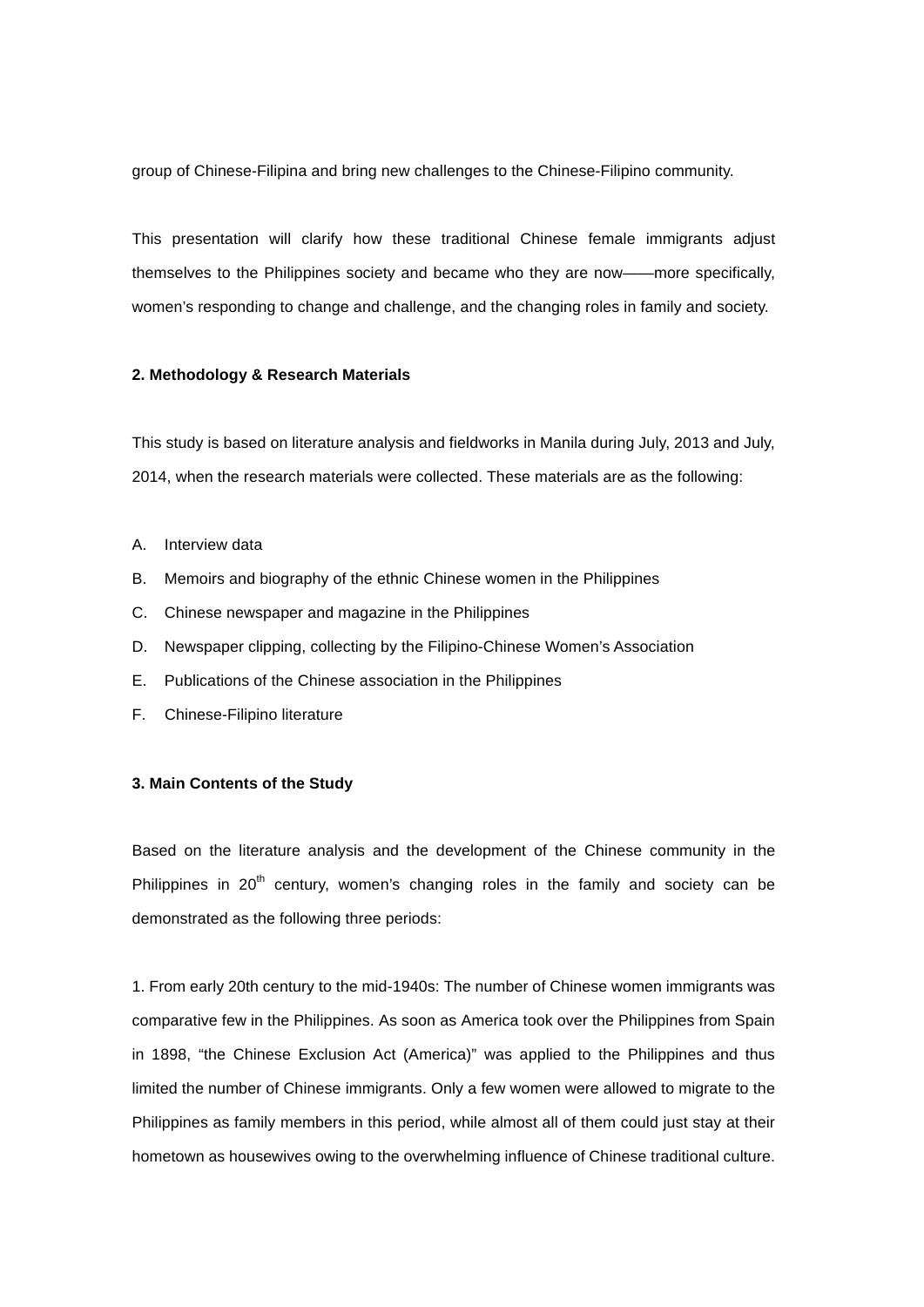In 1930s, when China had been at war, a great number of women as refugees were allowed to enter into the Philippines that helped a continued immigration growth, reduced the rate of the Filipino-Chinese intermarriage as a result of the gender imbalance, and the families of Chinese pattern developed into the mainstream. Meanwhile, some women got involved in supporting national wars against invaders, which promoted the socialist movement of the Ethnic Chinese Women in the Philippines.

2. From the mid-1940s to the establishment of the diplomatic relations between China and the Philippines in 1975: in the postwar period, influenced by the changes of Sino-Philippines diplomatic relations and the policy of economic nationalization in the Philippines, the Chinese-Filipino community started its development of localization. Along the integrating process, the traditional Chinese values were impacted by the mainstream social values and undertook its transformation from conservative to progressive. At the same time, the Chinese-Filipino started their attempts on diversified development in economy under the pressure of Filipinization (the Filipino First Policy: economy nationalization in the Philippines) and regained success. In this period, the values shift and economic revival provided the Chinese women with positive conditions for their self-development. They got more opportunities to take higher education and work out of their homes, thus their families and social roles had been fundamentally changed. However, as a period of transition, the Chinese traditional culture were still well-preserved and prevailing in the Chinese-Filipino community, under the influence of Chinese traditions, the women mainly lived for their families and acted inside their homes, career women were only a small minority in the Chinese-Filipino community.

3. From 1975 to the end of 20th century: on the eve of the establishment of the diplomatic relations between China and the Philippines in June 1975, President Ferdinand Marcos revalued the influence of the Chinese in the Philippines and implemented the new policy of nationality, a great number of Chinese applied and acquired the citizenships of the Philippines due to the relaxation of nationality access, the Filipino-Chinese community transferred from "an overseas Chinese community" to "an ethnic Chinese community," and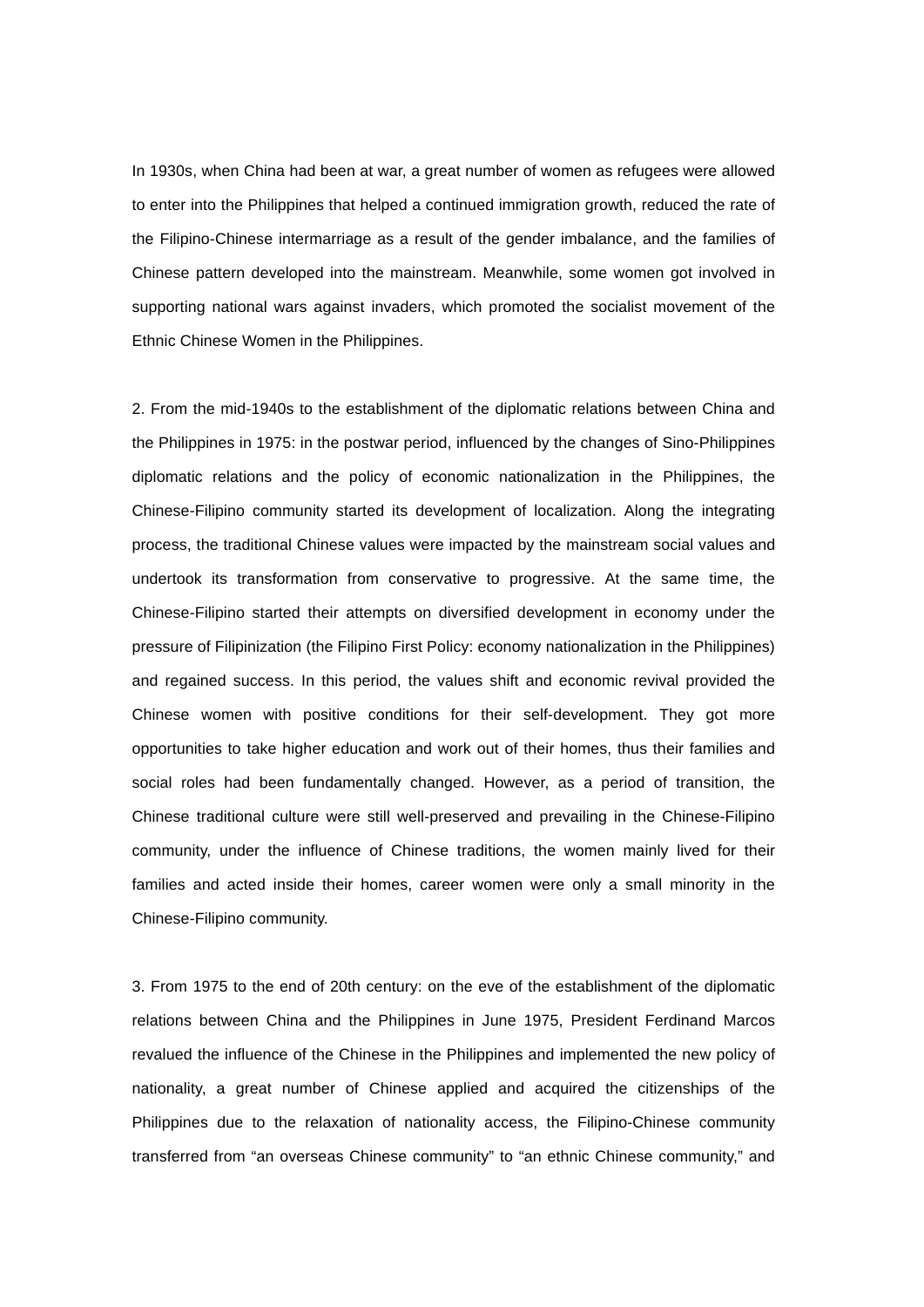the integration was accelerating. Accordingly, the Chinese women were able to acquire more opportunities of being educated and employed. The educational level of Chinese women rose further, career women became more popular. Besides, along with the changes of social ideas and the influence of the Philippine cultures, the statuses of Chinese women were improved in a family as well as a society, they were given more rights than before, they got more power or benefit on deciding family matters such as choosing the spouse, inheriting the property and so on. Lots of Chinese women stepped out of the families to participate in social activities not only within the Chinese-Filipino community but also in the Philippines main-stream society. In this period, the Chinese women adjusted and redefined their roles in the families and society.

2) グエン テイ タン ハー(広島大学大学院生)

「在ベトナム中国系住民「明郷」の歴史認識ーベトナム・ホイアンにおける「明郷」の家譜 の分析から」

本報告の目的は、家譜・族譜を主な資料とする「明郷」の歴史認識に関し、予備的な考察 を行うことにある。「明郷」とは、ベトナム社会に居住する中国系住民の集団のひとつであ る。ベトナムでは、中国系住民というカテゴリー(「華人」と称し、マイノリテイ・グルー プの一民族として位置づけられる)に、中国系としての意識を維持している人々とその子孫 とともに、「中国系」の意識を失い、または薄れて土着化の道を選んだ人々とその子孫も含 められている。「明郷」というカテゴリーは、後者に該当し、政府が認定している 53 少数民 族の中には入っておらず、ベトナムにおいて多数民族である「キン族」として認識され、民 族籍が登録されている。

報告者は、2015 年 4 月~2016 年 3 月の約一年間余り、ホイアン (Hoi An・會安) におい て「明郷」だと自称する人々を対象に、フィールドワークを行った。ホイアンは、ベトナム 中部のクァンナム (Quang Nam) 省にある小さな街で、16 世紀から 19 世紀までベトナムと東 アジア、東南アジアなど海外との貿易の拠点である港湾都市として繁栄していた。ホイアン には、16 世紀後半から日本人町が形成されたが、17 世紀の日本の江戸幕府の鎖国政策によ り衰退した後は、中国系移民によりホイアン街の興隆が支えられてきた。当時のホイアンに おける中国系移民については、明末清初の時期に当たる 1644 年~17 世紀末の間に中国を脱 出、あるいは避難の末、ホイアンに到来した当初から永住を目的とした明遺民や遺民が多数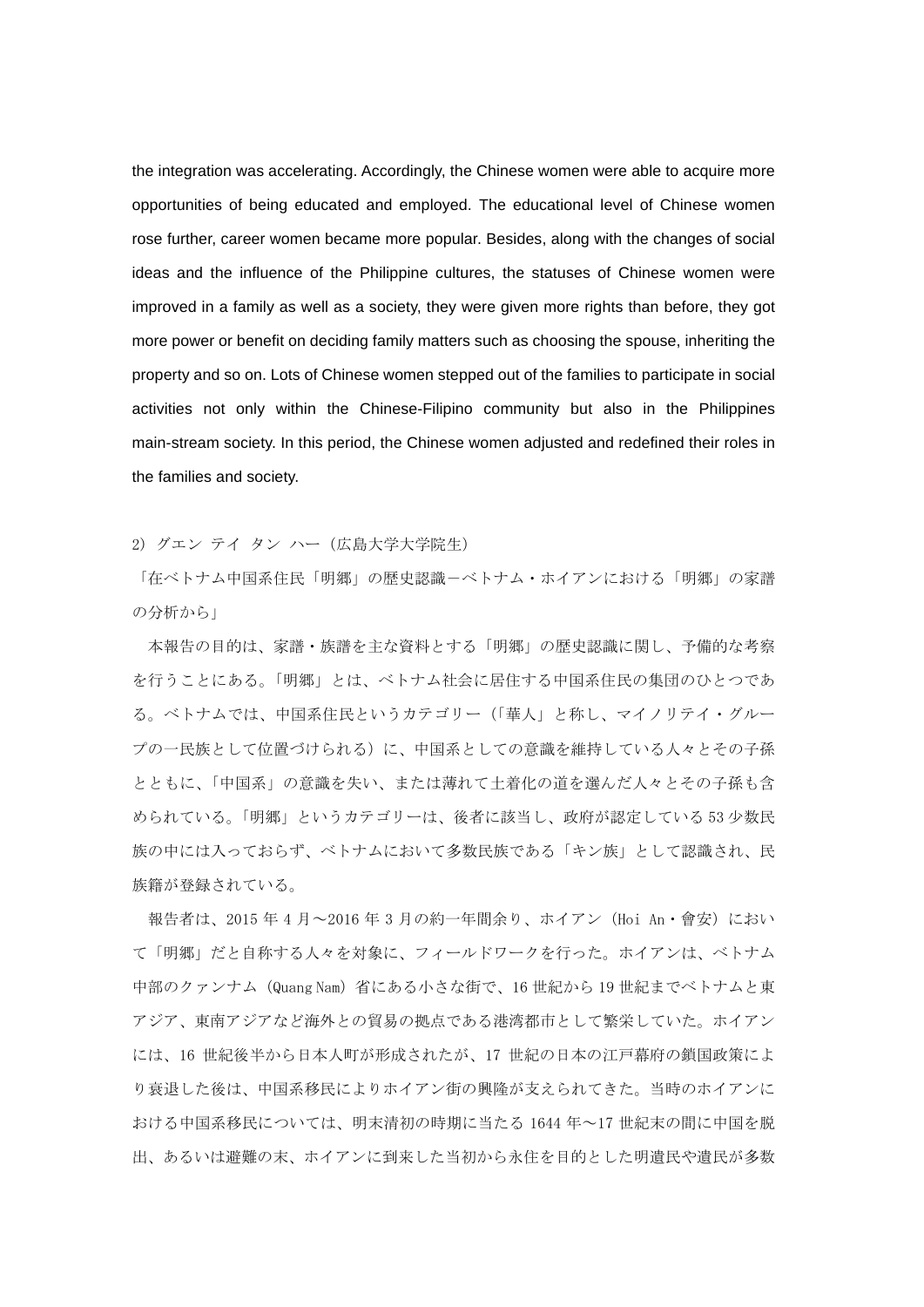いたことが知られている。こうした境遇の移民たちに加え、彼らと現地の女性との間に生ま れた混血児たちも、「明香」(1827 年から「明郷」と名称変更された)と呼ばれ、「明朝の香 火を維持する人民」であると歴史的に説明されてきた。「明香」の共同体である明香社は、 17 世紀後半以降、ベトナム中南部の複数の地方で続々成立するようになった。ホイアンで成 立した「明香」とその共同体である明香社は、ベトナムにおける「明香」共同体の発祥地で あると今日まで伝えられている。現在、時代的変遷を経て、その子孫で「明郷」であると主 張する人たちの参集・活動の拠点として、明郷会館という場が活発に運営されている。

 本報告の主目的は、ホイアン在住で明郷会館に集う「明郷」と自称する人々の協力を得て 入手した、家族の族譜・家譜を主な資料に、「明郷」というカテゴリーに関して、歴史的文 脈において、彼らが、どのように自分たちを位置付け、どのような帰属意識を有しているか、 当事者の歴史認識から迫ることである。

3) 宮原曉(AA 研共同研究員,大阪大学)

「本プロジェクトにおける主要な成果」

 本研究プロジェクトの成果の一つは、中国系移民の移動の経験のいくつかの側面を、「場」 の生成に即してとらえた点にある。

 ここで言う「場」の生成とは、ある地理的広がりに対して、人が意味を与えたり、そこか ら意味を汲みとったり、あるいは相互の交渉を通して意味が編集されたりすることをさして いる。このプロセス(?)はきわめて複雑であり、移動する当の本人が感じる「土着からの 圧力」や、逆に地付の人が異人に感じる「移民の圧力」のほか、移民が自己の内部に感じる 「内面的他者」が折り重なり、干渉しあい、「場」が生みだされる。

こうした「場」は、近代性(modernity)といくつもの経路を通じて関わっている。それ は、今日の人の移動が、強固な政治的な「場」としての国民国家の間で見られると言うだけ ではない。近代性が、なにかしら人間を物理的に把握される空間との関わりでとらえる認識 様式に関わっているとすれば、先に述べたプロセスは、近代性を背景に生み出され、同時に 近代性を成立させる条件となってきたと考えられるからである。

 もちろん、ここでの近代性と「場」の生成のプロセスは、トートロジカルであり、人と空 間とを結合させる認識の仕方を、広義の近代性の一つの側面として光をあてているに過ぎな い。しかし、近代性が西欧近代のみならず、複数あるとすれば、この側面は、いくつかの近 代性を横断して生ずる人の移動を考察するうえで、十分ではないにせよ、必要な条件となろ